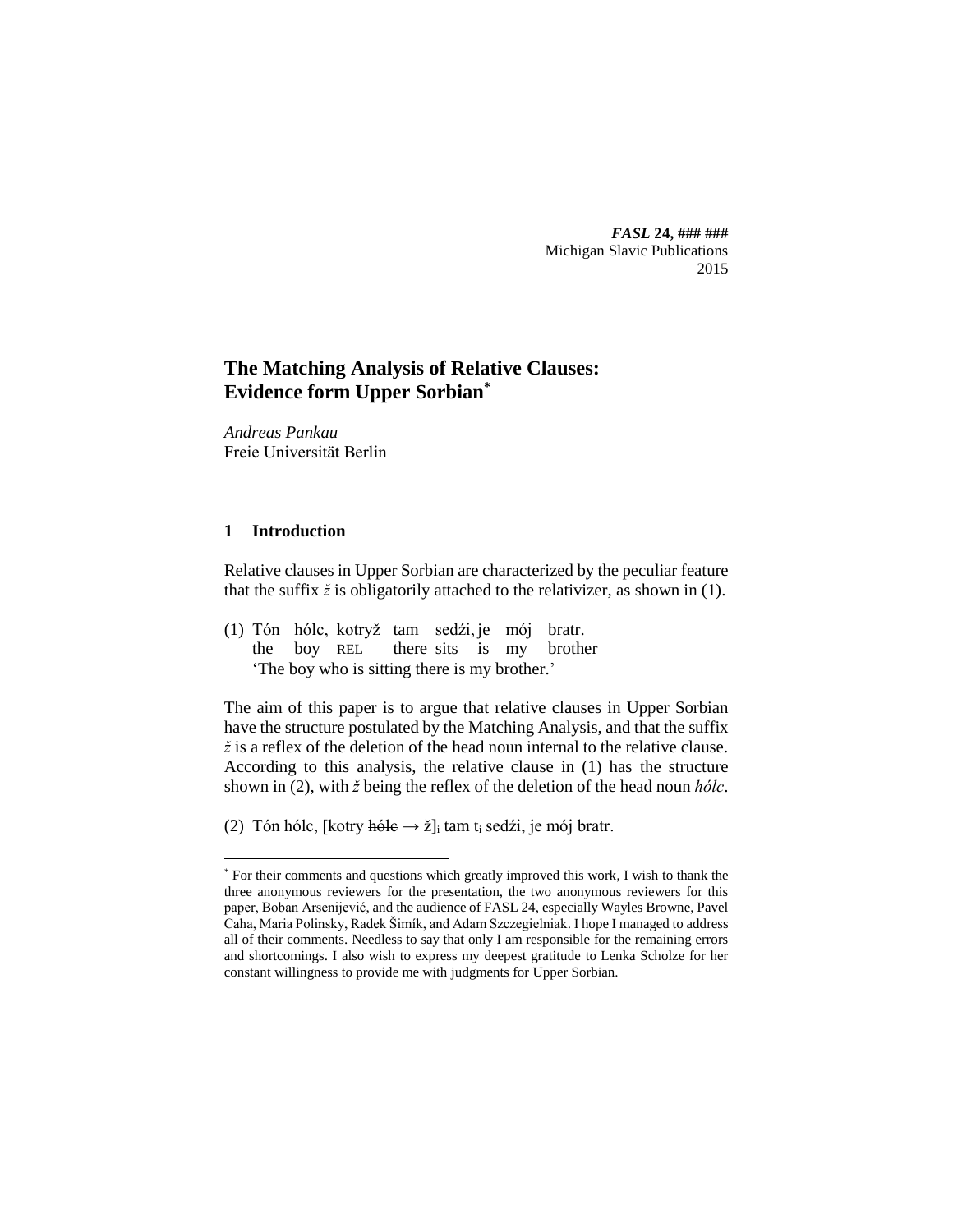The paper is structured as follows. In section 2, I give a brief overview of the relativization strategies in Upper Sorbian. I discuss previous accounts to *ž*-suffixation and their inadequacy in section 3. In section 4, I provide evidence that relative clauses in Upper Sorbian require the Matching Analysis structure and that *ž*-suffixation is a morphological reflex of this structure. I will also argue for the inadequacy of the Head External Analysis and the Raising Analyses in this section. In section 5, I discuss some consequences of this analysis.

### **2 Relative Clauses in Upper Sorbian**

 $\overline{\phantom{a}}$ 

Upper Sorbian has two strategies for the formation of relative clauses (cf. Bartels & Spiess 2012 for details). The first involves a relative pronoun usually drawn from the set of interrogative pronouns — which agrees with the head noun in φ-features, cf. (3a). The second involves an invariant relativizer, which does not agree in φ-features with the head noun, cf. (3b).

|  |  | (3) a. Tón hólc, štóž/kotryž tam sedźi, je mój bratr. |  |  |                                          |
|--|--|-------------------------------------------------------|--|--|------------------------------------------|
|  |  |                                                       |  |  | the boy REL REL there sits is my brother |
|  |  | b. Tón hólc, kiž tam sedźi, je mój bratr.             |  |  |                                          |
|  |  | the boy REL there sits is my brother                  |  |  |                                          |
|  |  | 'The boy who is sitting there is my brother.'         |  |  |                                          |

The two strategies differ from each other in that the first puts no restriction on the relativized element, whereas the second is restricted to subject and objects<sup>1</sup>. The examples in (4) show that relativization of indirect objects is impossible with *kiž*, the examples in (5) show that relativization of comitative adjunct is impossible with  $ki\ddot{z}$  either<sup>2</sup>.

<sup>&</sup>lt;sup>1</sup> One sometimes reads in grammars of Upper Sorbian that *kiž* can be also used to relativize grammatical relations other than subject and direct object if a resumptive pronoun appears at the position of the relativized element (Bartels & Spiess 2012, pp. 230-1; Libš 1884, p. 198; Polański 1967, p. 79). It is not clear to me whether this is generally correct. My main informant rejected such sentences. It also clashes with the descriptions in grammars for both the standard language (Fasske 1981, p. 625; Šewc-Schuster 1976, p. 169) and the colloquial language (Schneider 1853, p. 104; Seiler 1830, p. 115). Moreover, the Lower Sorbian equivalent *kenž* is also incompatible with resumptive pronouns. I therefore stick to the restriction that *kiž* is only compatible with subject and object relative clauses.

<sup>2</sup> Note that the inflected forms of *štóž* other than the nominative diachronically represent inflected forms of *kiž*.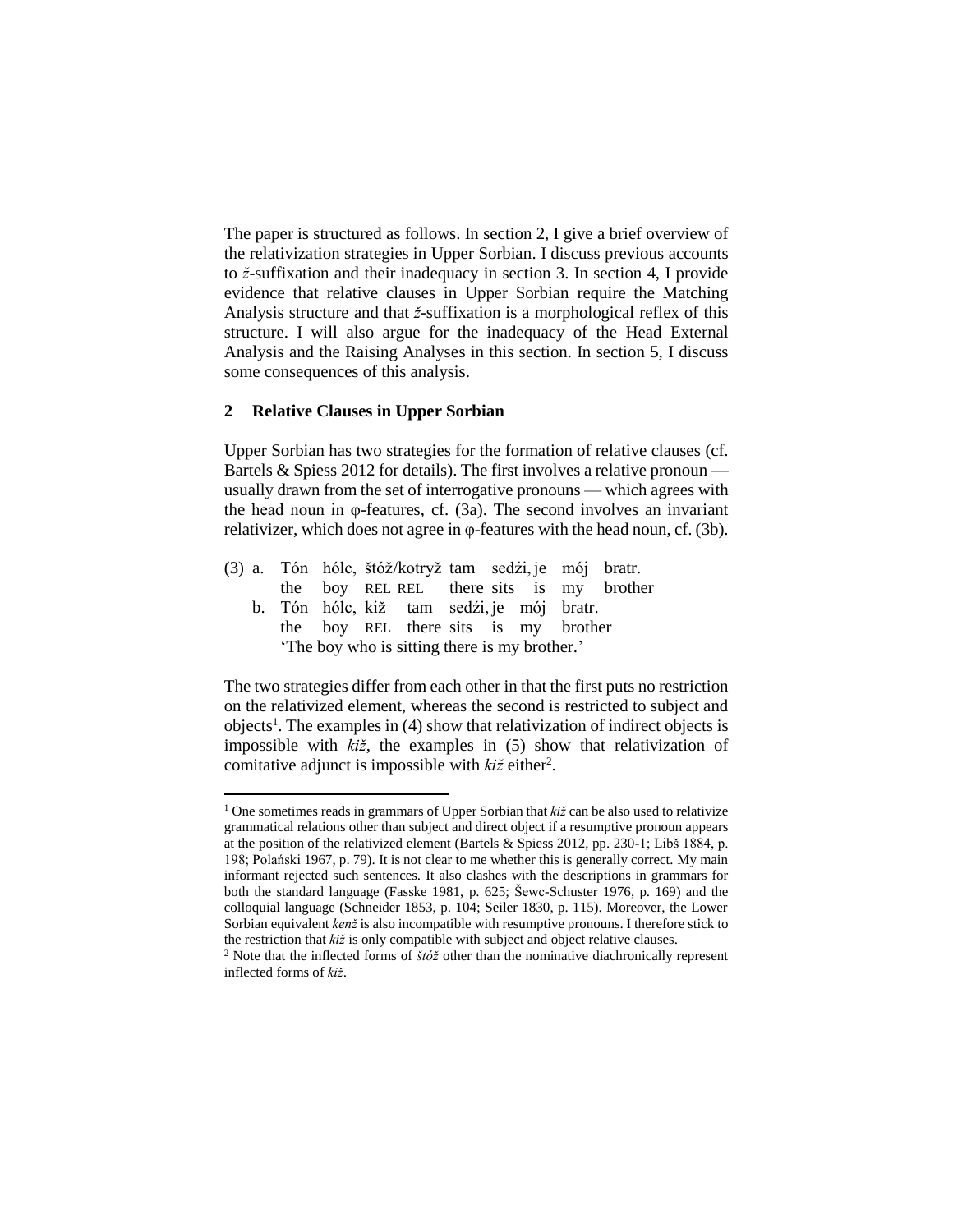|                | (4) a. tón hólc, <i>\komuž</i> /\ <i>kotremuž</i> ja sym tón knihu dał<br>the boy REL REL I am the book given |  |
|----------------|---------------------------------------------------------------------------------------------------------------|--|
| $\mathbf{b}$ . | tón hólc, *kiž ja sym tón knihu dał                                                                           |  |
|                | the boy REL I am the book given<br>'the boy I gave the book to'                                               |  |
|                | (5) a. tón hólc, $\sqrt{z}$ kimž/ $\sqrt{z}$ kotrymž ja sym rejwał<br>the boy REL REL I am danced             |  |
| $\mathbf{b}$ . | tón hólc, *kiž ja sym rejwał                                                                                  |  |
|                | the boy REL I am danced                                                                                       |  |
|                | 'the boy I danced with'                                                                                       |  |

Importantly, irrespective of the strategy, the suffix *ž* has to appear on both types of relativizers, cf. (6)

(6) a. \*Tón hólc, štó/kotry tam sedźi, je mój bratr. the boy REL there sits is my brother b. \*Tón hólc, ki tam sedźi, je mój bratr. the boy REL there sits is my brother 'The boy who is sitting there is my brother.'

#### **3 Previous Analyses of** *ž***-Suffixation**

l

There exist two approaches to *ž*-suffixation in Upper Sorbian. The first treats *ž* as a derivational suffix that turns an interrogative pronoun into a relative pronoun (Fasske 1981, p. 615; Polański 1967, p. 72; Šewc-Schuster 1976, p. 168), illustrated in (7).

(7) relative pronoun = interrogative pronoun +  $\check{z}$ 

The second takes *ž* to be a variant of the Upper Sorbian subordination marker *zo* (Libš 1884, p. 190; Schaarschmidt 2002, p. 34). Accordingly, the relative clause in (1) would have the corresponding structure in  $(8)^3$ .

<sup>3</sup> A variant of this approach is formulated in Šěrak 1973, p. 101. She speculates that *ž* is a general subordination marker. Therefore, it also attaches to relative pronouns and adverbial complementizers (cf. 10). However, given her broad definition of subordination, *ž* is expected to occur on *zo* as well, which it usually doesn't. It is moreover also expected that *ž* is able to attach to wh-items in embedded questions, contrary to fact (cf. 13).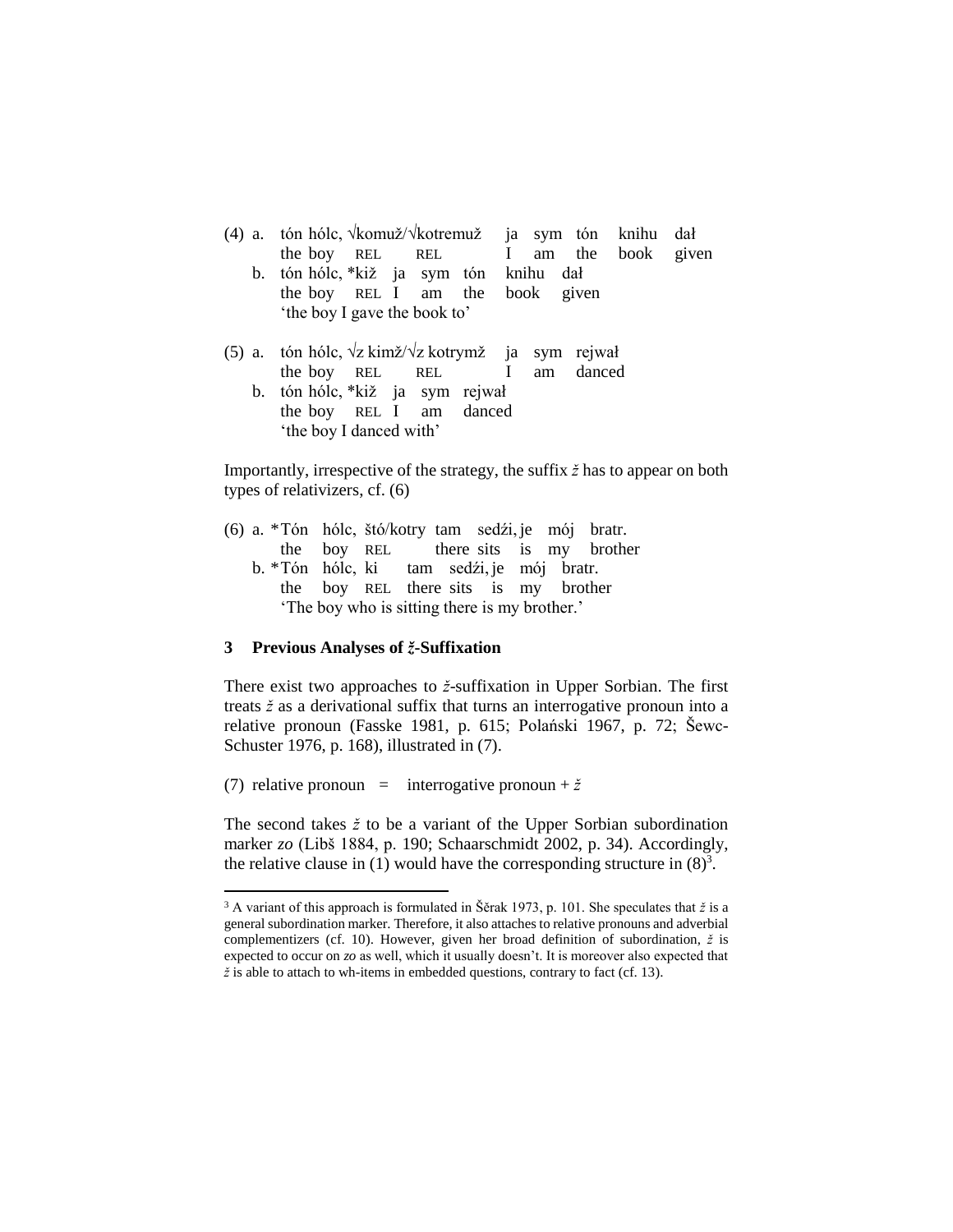(8) tón hólc  $\lbrack$  [CP  $\lbrack$  [SpecCP štó/kotry]  $\lbrack$  [C<sup>o</sup>  $\lbrack$  [C<sup>o</sup>  $\lbrack$   $\lbrack$  [c<sup>o</sup>  $\lbrack$   $\lbrack$  am sedźi]] je mój bratr

Each approach faces significant problems. The first approach runs into two problems. On the one hand, contrary to what this approach predicts, not every relativizer has an interrogative counterpart. There exists, for example, no interrogative counterpart to the relativizer *kiž*, cf. (9).

(9) \* Ki je to činił? who is that done 'Who has done that?'

l

On the other hand, not every element to which  $\zeta$  is suffixed is an interrogative element. For *ž* can also be suffixed to many adverbs, which operation turns them into adverbial complementizers, cf. (10).

| prjedyž     | 'before'     | $-$                      | prjedy | 'earlier'  |
|-------------|--------------|--------------------------|--------|------------|
| dołhož      |              | $\overline{\phantom{a}}$ | dolho  | 'long'     |
| (hač)runjež | 'despite'    | $\overline{\phantom{a}}$ | runje  | 'just now' |
| ručež       | 'as soon as' | $\overline{\phantom{a}}$ | ruče   | 'quickly'  |
|             |              | 'as long as'             |        |            |

This second problem is more severe than it appears because the suffix *ž* has a very restricted distribution. More specifically, it either appears on relative pronouns or on adverbial complementizers. Moreover only very few monomorphemic words in Upper Sorbian end in *ž* (approximately 20), which means that this restricted distribution cannot be merely accidental. Given this restricted distribution, it is a serious defect of the approach treating *ž* as a derivational suffix that it is not able to provide any insight into the connection between adverbial complementizers and relative pronouns (cf. section 7 for an analysis establishing such a connection).

The second approach faces even more problems. The first problem it faces is that the general subordination marker presumably underlying *ž* is *zo* in Upper Sorbian, cf. (11), which means that an unmotivated chain of changes<sup>4</sup> is needed to get from  $zo$  to  $\check{z}$ , cf. (12).

<sup>4</sup> This chain of changes is unmotivated because it involves two changes that are otherwise unattested, namely, first, the drop of the final vowel and, second, the change from *z* to *ž*. Although the former change occurs with masculine pronouns in the accusative, turning *joho* into *joh'*, it is part of a general change turning bisyllabic forms of personal pronouns into monosyllabic ones. Other instances of this change do not involve *o*-deletion, but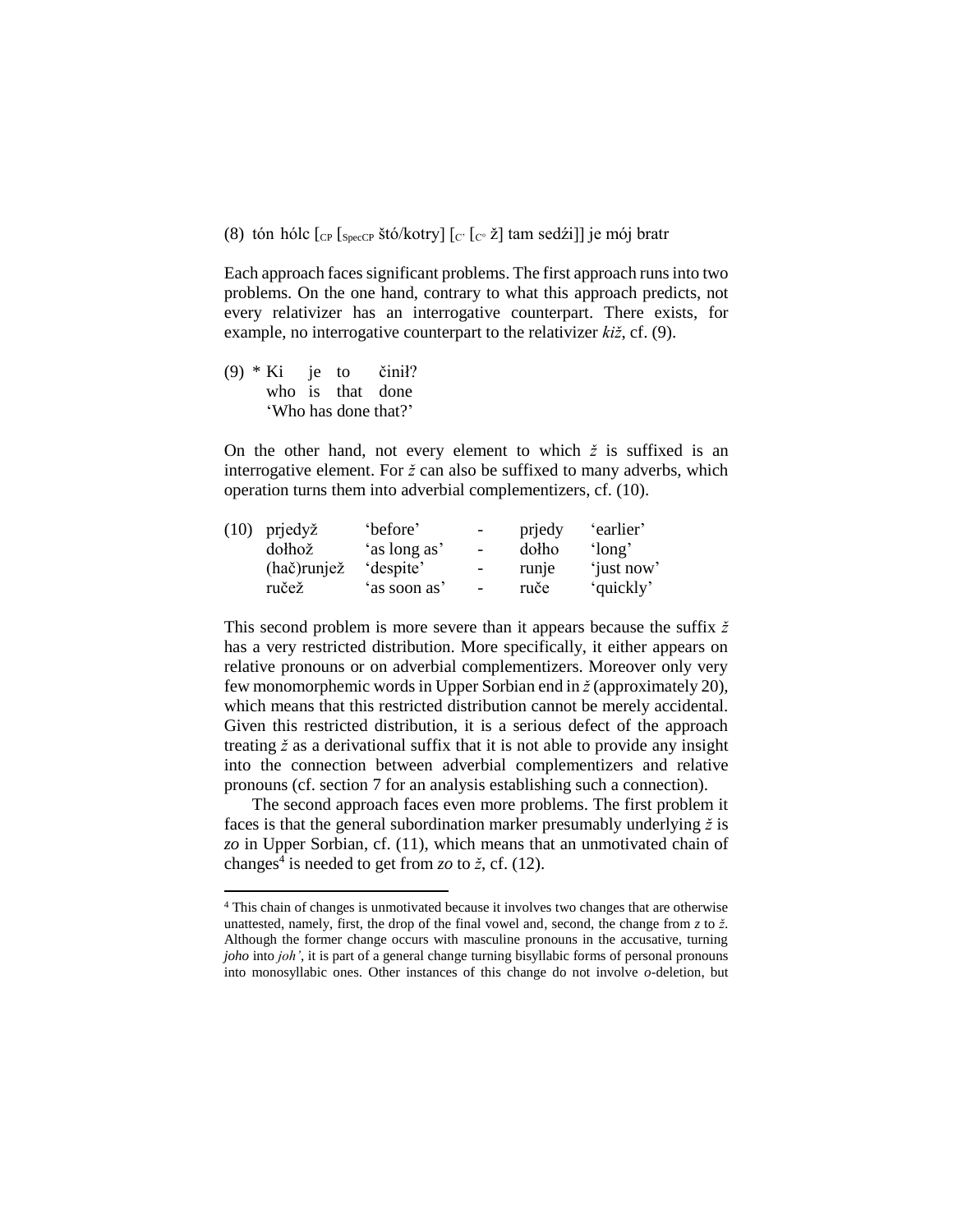- (11) Ja wěm, zo je to wopak. I know that is that mistake 'I know that that was a mistake.'
- (12) tón hólc  $\lbrack \text{c}_{\text{P}} \rbrack_{\text{SpecCP}}$  štó/kotry]  $\lbrack \text{c}_{\text{P}} \rbrack_{\text{C}^{\circ}}$  zo] tam sedźi]] je mój bratr  $\rightarrow$  tón hólc  $_{\rm{[CP]}}$   $_{\rm{SpecCP}}$  štó/kotry]  $_{\rm{[C^c]}}$   $_{\rm{[C^c]}}$  tam sedźi]] je mój bratr

The second problem is that contrary to what is predicted, *ž* does not appear in all embedded clauses, but only in relative clauses, cf. (13).

(13) Ja wěm, kotry/štó(\*ž) je to činił.<sup>5</sup> I know who who is that done 'I know who did that.'

 $\overline{a}$ 

The last problem of the second approach is that it doesn't capture the position of *ž*. As the example in (14) demonstrates, *ž* can appear internal to a pied-piped constituent.

(14) To je ta žona, [NP čejuž knihu] sym ja čitał. that is the woman whose book am I read. 'That is the woman whose book I read.'

This is unexpected because the whole NP in (14) occupies SpecCP so *ž* is predicted to be able to follow that whole NP; this, however, is completely ungrammatical, cf. (15b).

(15) a. To je ta žona,  $\lceil_{CP} \rceil_{SpecCP}$  [čeju knihu<sub>i</sub>]]  $\lceil_{C} \rceil_{C^{\circ}}$  ž $\lceil_{TP} t_i$  sym ja čitał]]] b. \*To je ta žona, čeju knihuž sym ja čitał.

Also this problem is more severe than it might appear. One could argue that (14) involves an instance of Left Branch Extraction. If so, then the

dropping of the first syllable (for example,  $jemu \rightarrow mu$ ). And although the second change is attested in many inflectional paradigms, it is reflex of palatalization in all these instances, that is, a reflex of *z* being followed by a front high sonorant. This context does not appear in the case at hand, so the similarity is deceptive.

<sup>5</sup> Even though free relatives are formed with the same set of relativizers (*štož*/*kotryž*/*kiž*), the subordinate clause in (13) cannot be understood as a free relative because the predicate *wědźeć* does not accept NP objects.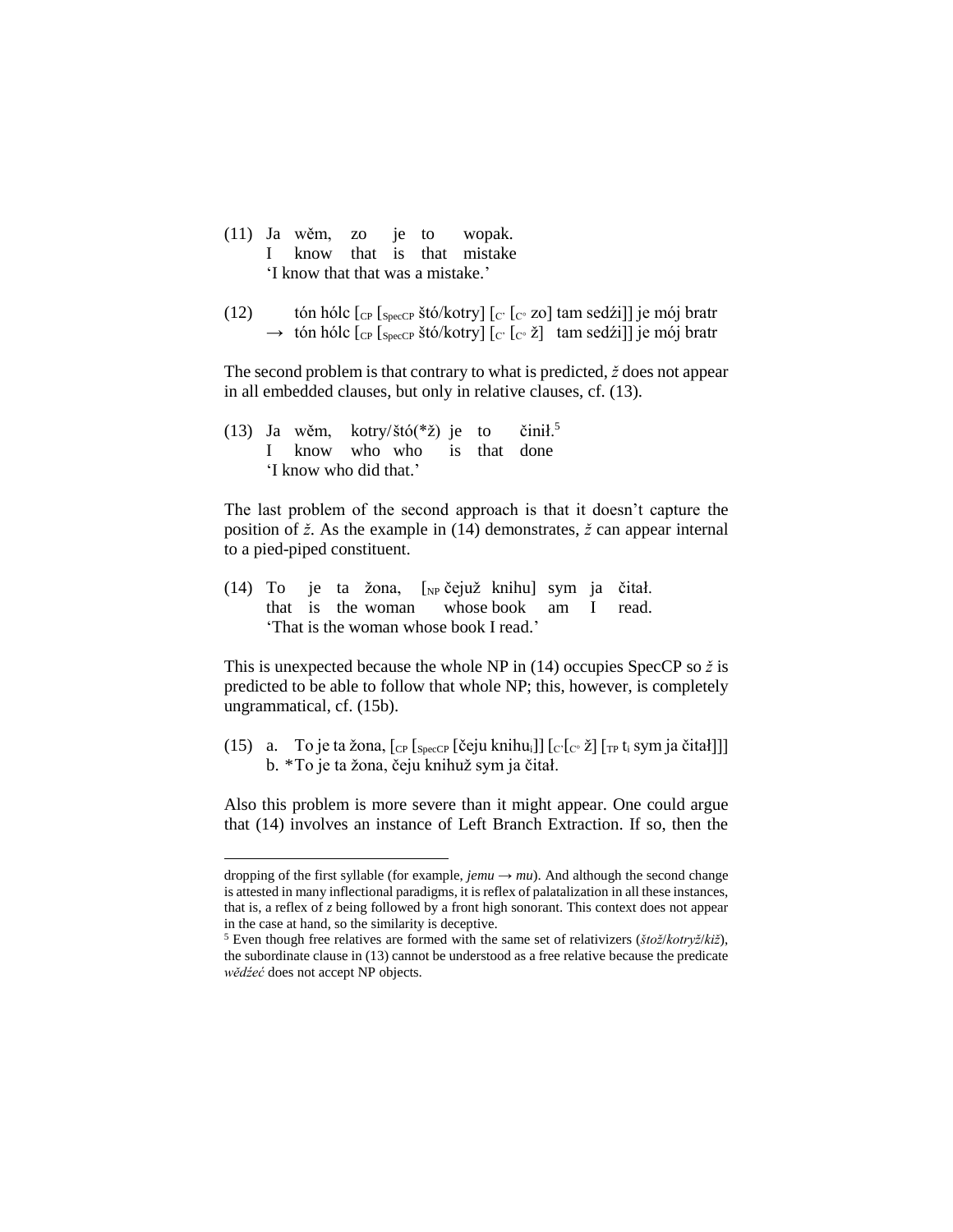sentence does not contain the bracketed NP from (14) in SpecCP but only the relativizer  $\check{c}eju$ , followed by  $\check{z}$  in  $C^{\circ}$ , as shown in (16).

(16) To je ta žona,  $\lceil_{CP} \rceil_{SpecCP}$  čeju<sub>i</sub>]  $\lceil_{C} \rceil_{C}$ <sup>o</sup> ž $\rceil$  $\lceil_{TP} \rceil_{NP}$  t<sub>i</sub> knihu] sym ja čitał]]]

Although appealing, this alternative cannot be maintained. On the one hand, Left Branch Extraction is optional in Upper Sorbian so that (15b) would still be wrongly predicted to be grammatical. On the other hand, clitic interrogative particles such as *ha* or *da* (cf. Franks & King 2000: 175 for their clitic status), which occur in the same position as the subordination marker *zo*, are licit in both positions, cf. (17).

| (17) a. $\sqrt{C}$ eju knihu <b>ha/da</b> sy ty čitał? |                            |                              |  |
|--------------------------------------------------------|----------------------------|------------------------------|--|
|                                                        |                            | whose book QPRT are you read |  |
| $b.\sqrt{C}$ eju ha/da knihu sy ty čitał?              |                            |                              |  |
|                                                        |                            | whose QPRT book are you read |  |
|                                                        | 'Whose book did you read?' |                              |  |

The data in (15) and (17) also show that  $\zeta$  is not a second position clitic similar to *ha*/*da*. For if it were one, its positional options should be identical to that of *ha*/*da*. But as the contrast between (17a) and (15b) shows, this is not the case.

In sum, the two previous approaches to *ž*-suffixation are empirically unsatisfactory.

## **4 A New Analysis of** *ž***-Suffixation**

l

#### *4.1* ž*-Suffixation as a Reflex of Ellipsis*

The claim I want to put forward in this section is that *ž*-suffixation is the reflex of the syntactic structure of relative clauses in Upper Sorbian. As I will argue presently, the syntactic structure underlying relative clauses in Upper Sorbian is the one postulated by the Matching Analysis (Chomsky 1965, Cinque 2015, Citko 2001, Katz & Postal 1964, Salzmann 2006). The structure of the relative clause in (1) according to the Matching Analysis is shown in  $(18)^6$ .

<sup>6</sup> Here and throughout the paper, numerical indices indicate coreference relations, whereas alphabetical subscripts indicate antecedent-trace relations.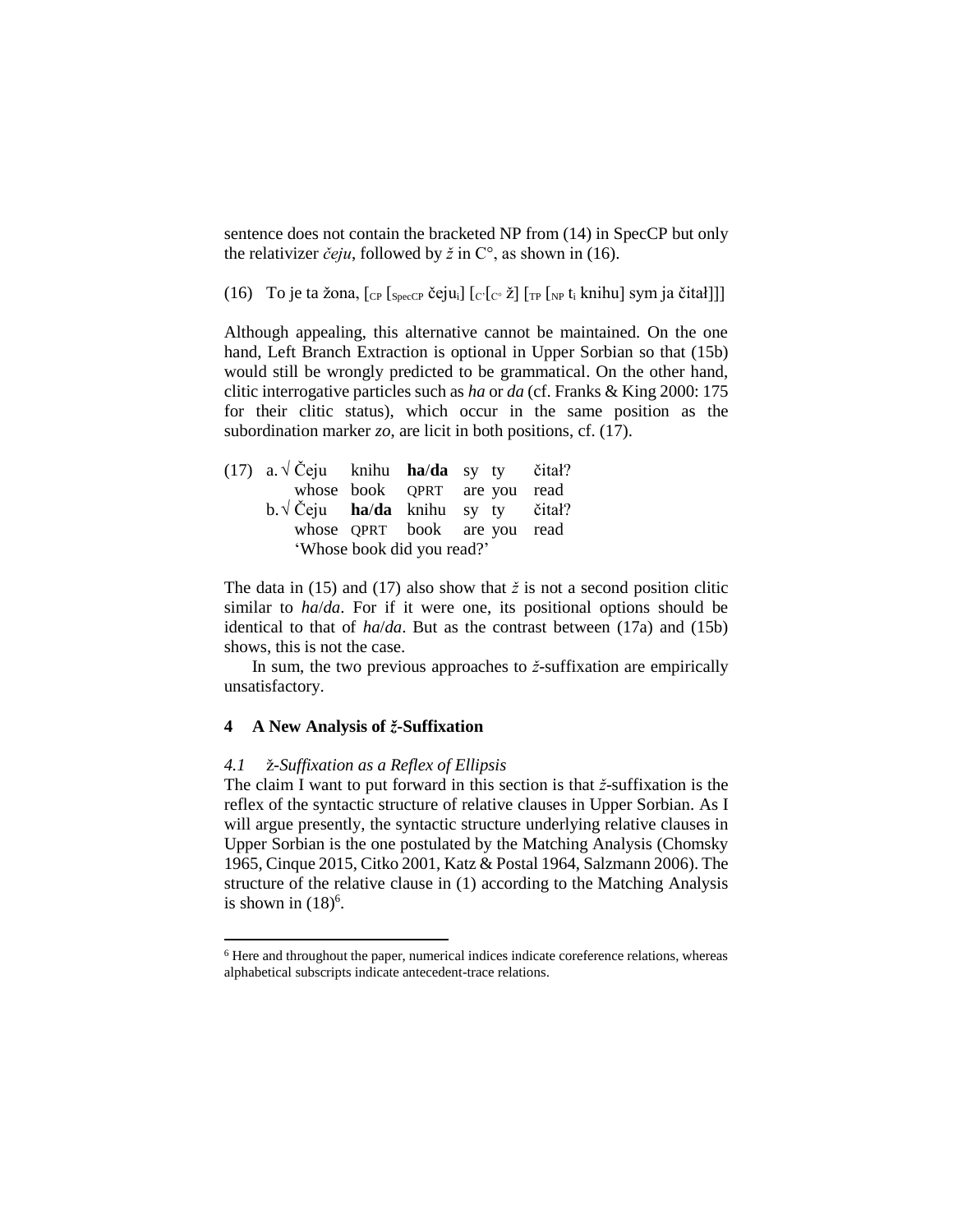|         |     | (18) tón hólc <sub>1</sub> [c <sub>P</sub> [kotry h <del>ólc</del> <sub>1</sub> ] tam t <sub>i</sub> sedźi] je mój bratr |  |  |
|---------|-----|--------------------------------------------------------------------------------------------------------------------------|--|--|
| the boy | REL | there sits is my brother                                                                                                 |  |  |

As this structure indicates, the Matching Analysis embodies three claims about the structure of relative clauses. First, there are two instances of the head noun, one internal to the relative clause and one external to the relative clause. Second, these two instances are independently basegenerated, that is, they are not related via movement to each other. Third, the instance of the head noun internal to the relative clause is elided. It is this ellipsis operation that I will argue *ž*-suffixation is a reflex of; cf. (19).

#### (19) *Ž*-SUFFIXATION ACCORDING TO THE MATCHING ANALYSIS

Base Structure: tón hólc<sub>1</sub>  $[$ <sub>CP</sub> tam  $[$ kotry hólc<sub>1</sub> $]$  sedźi $]$  je mój bratr the boy there REL boy sits is my brother A'-Movement: tón hólc<sub>1</sub>  $[$ <sub>CP</sub>  $[$ kotry hólc<sub>1</sub> $]$ <sub>i</sub> tam t<sub>i</sub> sedźi] je mój bratr Ellipsis: tón hólc<sub>1</sub>  $[$ c<sub>P</sub>  $[$ kotry <del>hólc</del><sub>1</sub> $]$ <sub>i</sub> tam t<sub>i</sub> sedźi] je mój bratr *ž*-suffixation: tón hólc<sub>1</sub> [<sub>CP</sub> [kotry-ž]<sub>i</sub> tamt<sub>i</sub> sedźi] je mój bratr

#### *4.2 Advantages of the Matching Analysis*

The decisive argument in favor of the Matching Analysis of relative clauses in Upper Sorbian comes from what I call *special contexts*. Special contexts are contexts that require lexical NPs but disallow all sorts of nonlexical NPs, including personal pronouns and indefinite pronouns. Two such contexts are illustrated in (20) and (21).

- (20) Marko je na √ **te wašnje**/\* **njo**/\* **něšto** rěčał. Marko is on the way it something spoken 'Marko has spoken in that way (\*it/\*something).'
- (21) To so w √**tych padow** /\***nich** /\***něčim** wobkedźbuje. that REFL in these cases them something observes 'That was taken care of in these cases (\*them/\*something).'

In the remainder of this paper, I will refer to the relevant requirement imposed by special contexts as the *lexicality requirement*.

The reason why special contexts provide the decisive argument in favor of a Matching Analysis is because only this structure allows to correctly capture the distribution of special contexts in relative clause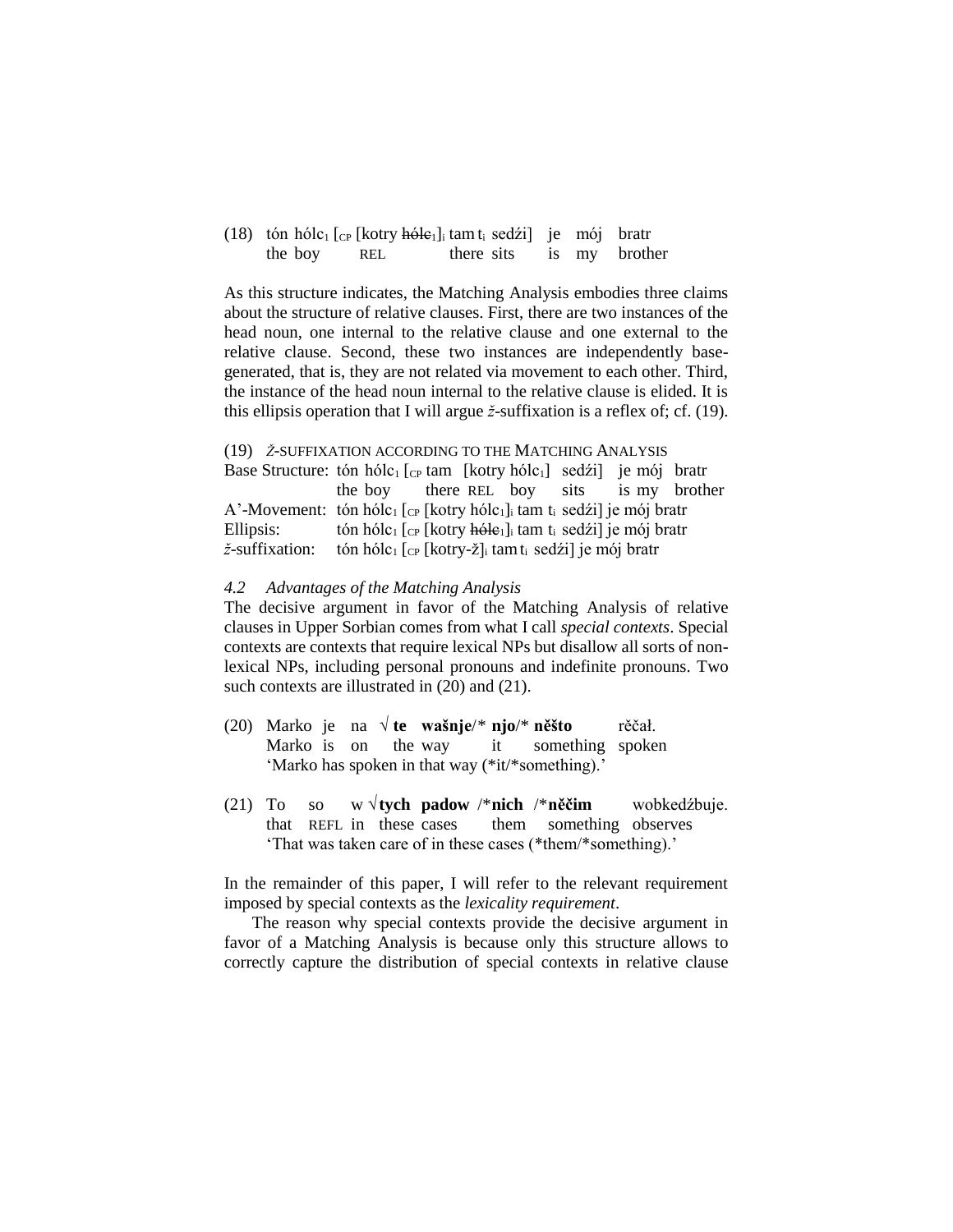structures. As mentioned above, the Matching Analysis assumes that there are two instances of the head noun — one inside the relative clause, the other external to it — that both instances are base-generated, and that the instance of the head noun internal to the relative clause is elided. These three assumptions lead to three predictions with respect to special contexts and relative clauses. *First*, the relative pronoun should be able to be compatible with a special context. This is predicted because a relative pronoun is a lexical NP in disguise, due to the ellipsis of its lexical noun, and as such it should be able to satisfy the lexicality requirement. *Second*, the head noun appearing external to the relative clause should also be compatible with a special context. This is predicted because if the head noun appears external to the relative clause, then the position it appears in is internal to the clause in which the relative clause is embedded. And if this position defines a special context, then the head noun occurring in this position can satisfy the lexicality requirement. (This prediction appears trivial but as we will see in the discussion of the Raising Structure, it is not.) *Third*, the relative pronoun and the head noun external to the relative clause should be able to be simultaneously compatible with special contexts. This prediction follows from the assumption that the two instances are base-generated and that they can therefore independently satisfy the lexicality requirement imposed by the special contexts. As the sentences in  $(22)$ – $(24)$  show, all three predictions are borne out.

- (22) √ Te wašnje, **na kotrež** je Marko rěčał, je mje překwapiło. the way on which is Marko spoken is me surprised 'The way in which he spoke surprised me.'
- (23) √ Marko je rěčał **na wašnje**, kotrež je mje překwapiło. Marko is spoken on way which is me surprised 'Marko spoke in a way that surprised me.'
- (24) √ Marko je rěčał **na te wašnje**, **na kotrež** je hižo Marko is spoken on the way on which is already jeho nan rěčał. his father spoken 'Marko spoke in the way that already his father used to speak in.'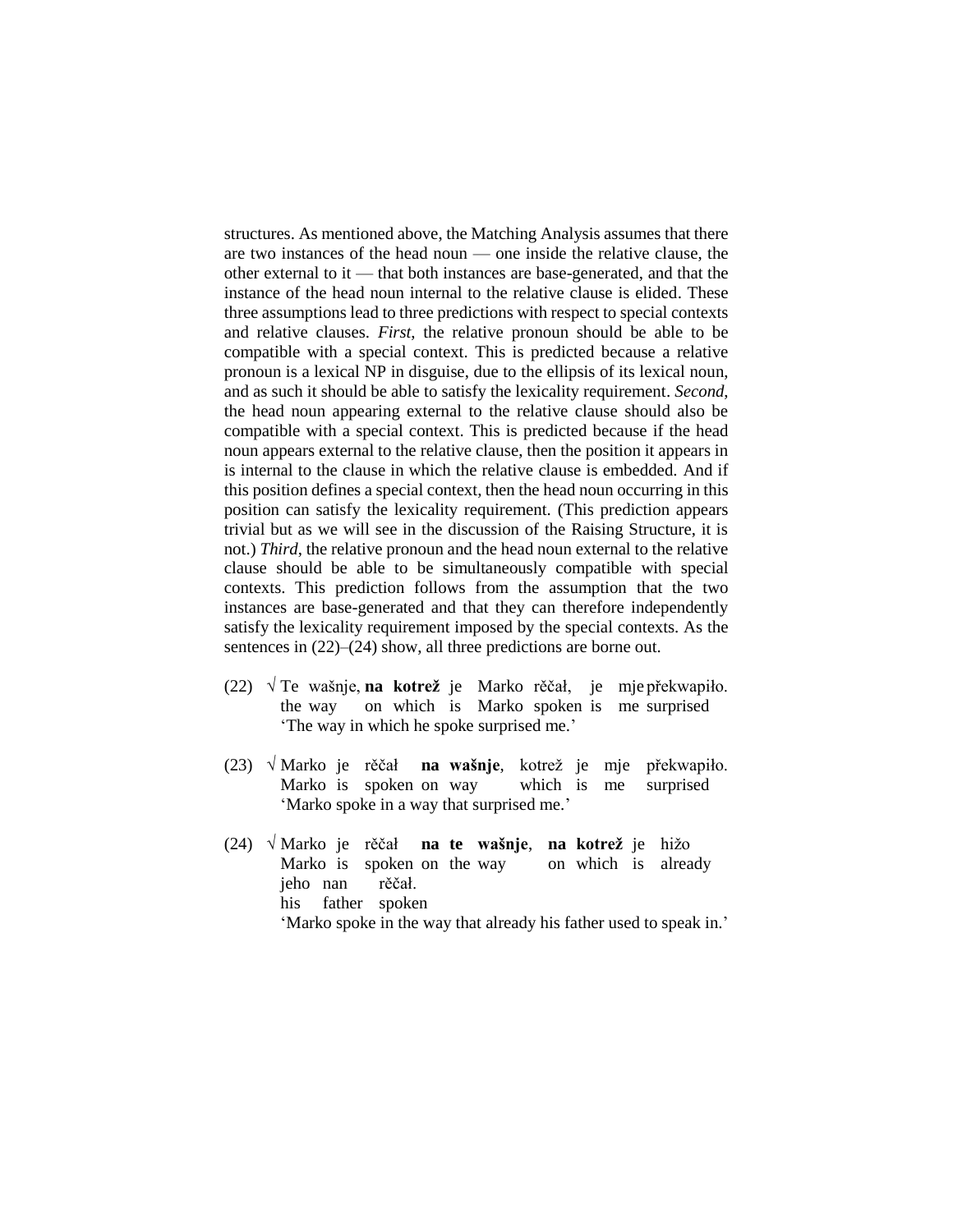The sentence in (22) has a relative clause in which the relativized element originates in a special context. Since the relative pronoun is in fact a lexical NP, no problem with respect to the lexicality requirement arises; cf. the structure for (22) according to the Matching Analysis in (25).

(25) te wašnje  $\lceil_{\text{CP}} \rceil$ na kotre wašnje]<sub>i</sub> je Marko t<sub>i</sub> rěčał] je mje překwapiło

In (23), the head noun in the clause hosting the relative clause originates in a special context. As the head noun is lexical, no problem arises in connection to the lexicality requirement; cf. the corresponding structure for (23) according to the Matching Analysis in (26).

(26) Marko je rěčał na wašnje  $\lbrack_{\text{CP}}$  [kotre wašnje]<sub>i</sub> je mje t<sub>i</sub> překwapiło]

Finally, (24) shows that both the head noun and the relative pronoun can appear in a special context. Since both items are lexical NPs, the lexicality requirement imposed by the two special contexts can be satisfied, as the structure for (24) according to the Matching Analysis in (27) illustrates.

(27) M. je rěčał na te wašnje  $\lceil_{\text{CP}} \rceil$  na kotre wašnje] je hižo jeho nan t<sub>i</sub> rěčał]

In order to complete the argument for the Matching Analysis, one also needs to show that the competing alternative proposals for the structure of relative clauses are not able to capture the distribution of special contexts in Upper Sorbian. This is what I will do in the following two parts.

## *4.3 The Inadequacy of the Head External Analysis*

The first alternative to consider is the Head External Analysis (Chomsky 1977 et seq.). It assigns a structure to a relative clause according to which the head noun originates outside the relative clause, whereas internal to the relative clause an operator-like element co-indexed with the head noun undergoes extraction; cf. the structure in (28) for the relative clause in (1).

(28) tón hólc<sub>1</sub> [<sub>CP</sub> [<sub>OP</sub> kotry<sub>1</sub>]<sub>i</sub> tam t<sub>i</sub> sedźi] je mój bratr the boy REL there sits is my brother

Under this approach, *ž*-suffixation is a reflex of A'-movement internal to a relative clause, as indicated in (29).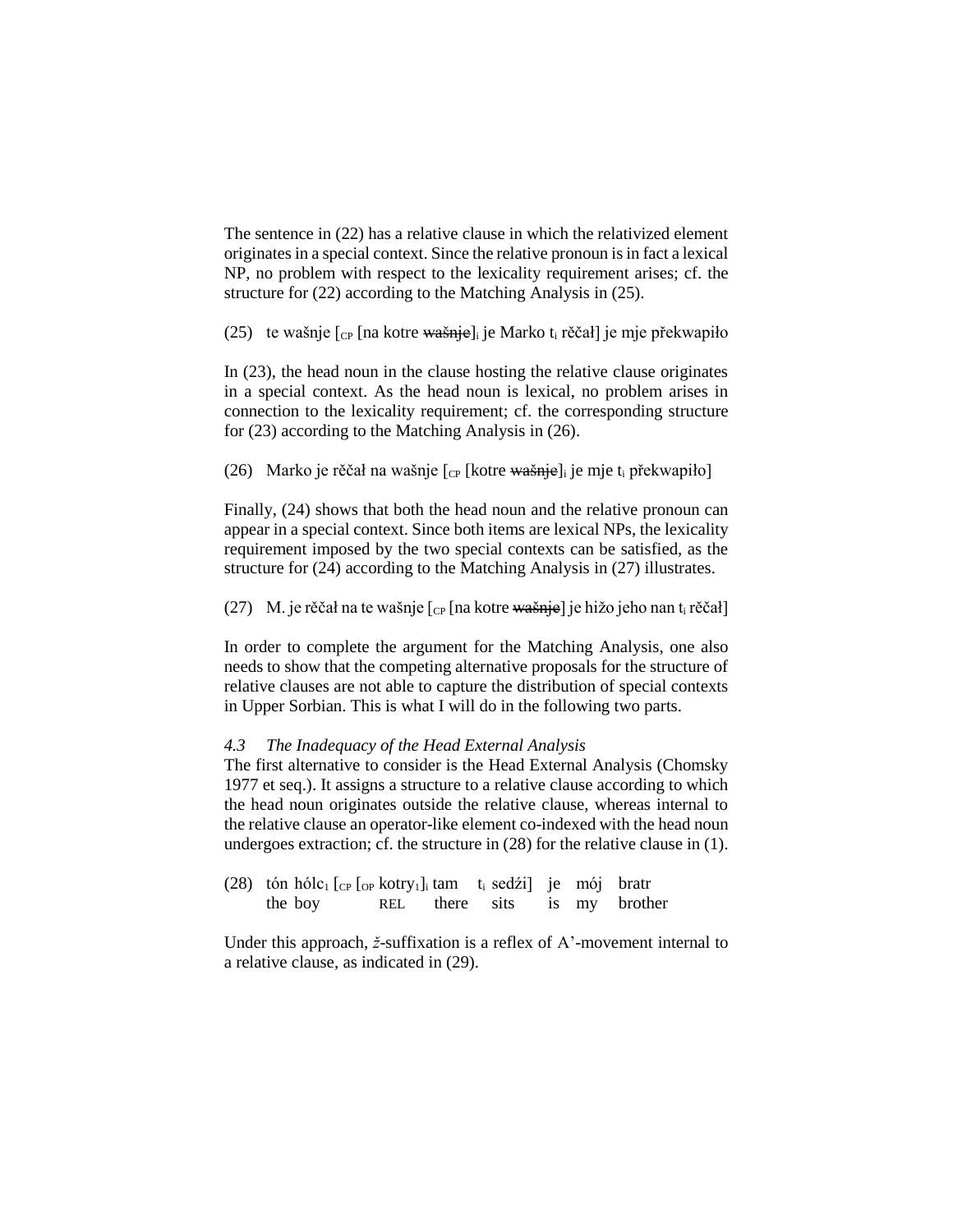(29) *Ž*-SUFFIXATION ACCORDING TO THE HEAD EXTERNAL ANALYSIS Base Structure: tón hólc<sub>1</sub>  $[$ <sub>CP</sub> tam  $[$ <sub>OP</sub> kotry<sub>1</sub> $]$  sedźi] je mój bratr the boy there REL sits is my brother A'-Movement: tón hólc<sub>1</sub> [cp [op kotry<sub>1</sub>]<sub>i</sub> tam t<sub>i</sub> sedźi] je mój bratr  $\check{z}$ -suffixation: tón hólc<sub>1</sub> [<sub>CP</sub> [<sub>OP</sub> kotry<sub>1</sub>-ž]<sub>i</sub> tam t<sub>i</sub> sedźi] je mój bratr

This alternative account cannot be upheld because it runs into trouble with special contexts. First, it predicts that relative pronouns should be barred from special contexts. This is predicted because operators are not lexical, and therefore cannot satisfy the lexicality requirement imposed by the special contexts. One might suggest that the grammaticality of relative pronouns in special contexts is due to A'-movement. However, then one predicts A'-movement from special contexts to be generally fine. But as the ungrammaticality of (30) shows, this is not the case.

(30) \* Na kotre/čo je Marko rěčał? on what what is Marko spoken 'What did Marko speak in?'

Second, it predicts that at least A'-movement of relative pronouns is always possible from a special context. But this prediction is not borne out either, cf. (31).

(31) \* Wón je so na něšto wobćežował, na kotrež ja he is REFL on something complained on which I sym pječa rěčał. am allegedly spoken 'He complained about something that I had allegedly spoken in.'

The ungrammaticality of (31) is unexpected under the Head External Analysis because A'-movement in relative clauses should guarantee compatibility with special contexts. However, on the assumption that the structure of relative clauses corresponds to the one postulated by the Matching Analysis, the ungrammaticality of (31) is predicted. For as shown in example (20) above, the indefinite pronoun *něšto* is illicit in special contexts. As *něšto* is also included in the relative pronoun in (31), the NP contained in the relative pronoun is not lexical enough to satisfy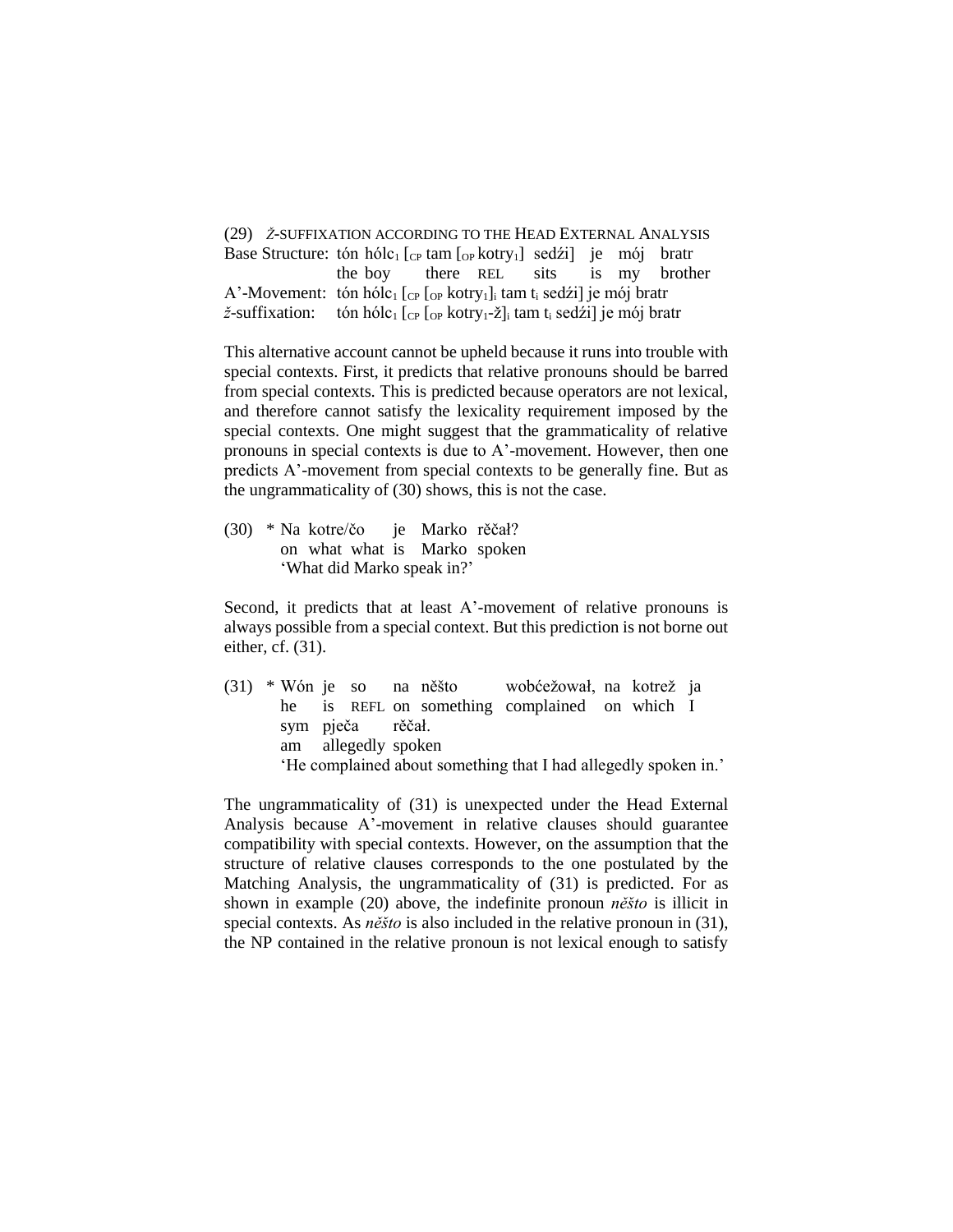the lexicality requirement imposed by the special context inside the relative clause, cf. (32)<sup>7</sup>.

(32) něšto  $\lceil_{CP} \rceil$ na kotre <del>ŠTO</del>]<sub>i</sub> ja sym pječa t<sub>i</sub> rěčał

### *4.4 The Inadequacy of the Raising Analyses*

The other alternatives to consider are Raising Analyses. They come in two varieties, the Head Raising Analysis (Kayne 1994, Bianchi 2000, Vries 2002) and the Promotion Analysis (Heycock 2014, Schachter 1973, Vergnaud 1974). Both analyses agree that the head noun originates inside the relative clause, but differ with respect to its final position. According to the Head Raising Analysis, the head noun is moved to some left peripheral position of the relative clause. It therefore remains inside the relative clause; cf. the structure in (33) for the relative clause in (1).

(33) tón  $\lceil \frac{C_P}{R} \rceil$ hólc<sub>k</sub>  $\lceil \frac{C_P}{R} \rceil$ kotry t<sub>k</sub> $\lceil \frac{C_P}{R} \rceil$  tam t<sub>i</sub> sedźi $\lceil \frac{C_P}{R} \rceil$  bratr the boy REL there sits is my brother

According to the Promotion Analysis, the head noun originates inside the relative clause and is then moved outside the relative clause into the matrix clause; cf. the structure in (34) for the relative clause in (1).

(34) tón hólc<sub>k</sub>  $[$ ce  $[$ kotry t<sub>k</sub> $]$ <sub>i</sub> tam t<sub>i</sub> sedźi]je mój bratr the boy REL there sits is my brother

Under both analyses, *ž*-suffixation is a consequence of the movement the head noun, cf. (35) & (36).

(35) *Ž*-SUFFIXATION ACCORDING TO THE HEAD RAISING ANALYSIS Base Structure: tón  $\lceil_{CP}$  tam [kotry hólc] sedźi] je mój bratr the there REL boy sits is my brother A'-Movement: tón  $\lceil_{CP}$  [kotry hólc]<sub>i</sub> tam t<sub>i</sub> sedźi] je mój bratr Head Raising: tón  $[_{CP}$  hólc<sub>k</sub> [kotry t<sub>k</sub>] tam t<sub>i</sub> sedźi] je mój bratr  $\check{z}$ -suffixation: tón  $\lceil_{CP}$  hólc<sub>k</sub> [kotry-ž t<sub>k</sub>] tam t<sub>i</sub> sedźi] je mój bratr

l

<sup>7</sup> The upper case *što* in (32) is used because I wish to remain agnostic at this point how precisely *něšto* is structurally represented inside the relative pronoun.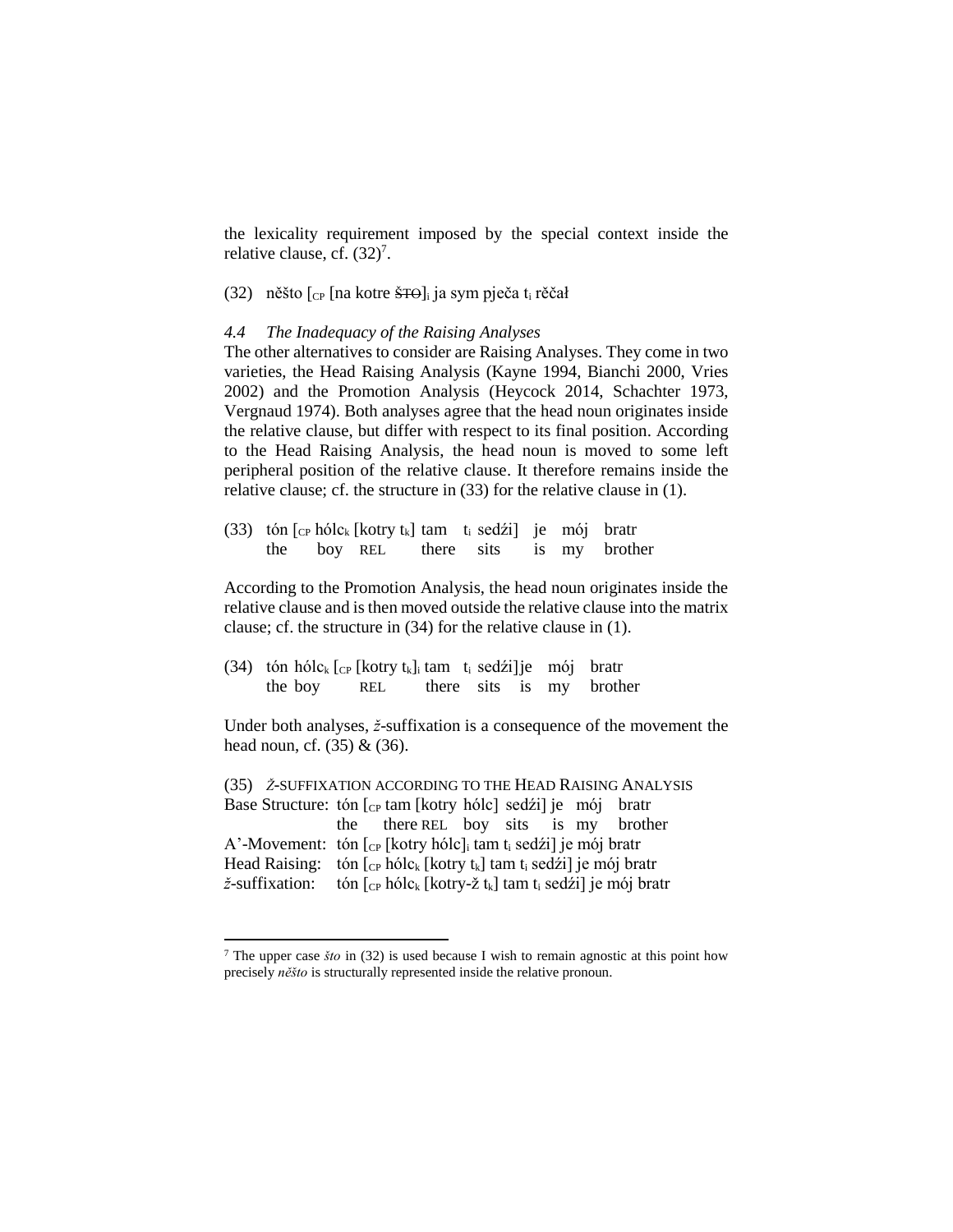(36) *Ž*-SUFFIXATION ACCORDING TO THE PROMOTION ANALYSIS Base Structure: tón  $\lceil c_P \tan \left[ \frac{k_I}{k_I} \right]$  sedźi] je mój bratr the there REL boy sits is my brother A'-Movement: tón  $\int_{\mathbb{C}P} [\text{kotry hólc}]_i \tan t_i \text{ sedźi}]$  je mój bratr Head Raising: tón hólc<sub>k</sub>  $[CP]$  [kotry t<sub>k</sub>]<sub>i</sub> tam t<sub>i</sub> sedźi] je mój bratr  $\check{z}$ -suffixation: tón hólc<sub>k</sub>  $[$ <sub>CP</sub> [kotry-ž t<sub>k</sub>] tam t<sub>i</sub> sedźi] je mój bratr

Either version of the Raising Analysis makes incorrect predictions vis-àvis special contexts and therefore cannot be upheld.

The Head Raising Analysis incorrectly predicts that only relative pronouns are licit in special contexts. But as shown in (23) and (24), the head noun is licit in special contexts, too. This prediction seems bizarre but it follows from a crucial ingredient of this analysis, namely that the head noun never leaves the relative clause. This means that (23) has the structure in (37).

(37) Marko je rěčał na  $[$ <sub>CP</sub> wašnje<sub>k</sub> [kotre t<sub>k</sub>]<sub>i</sub> je mje t<sub>i</sub> překwapiło]

As indicated, *wašnje* is not internal to the matrix clause and can therefore not satisfy the lexicality requirement imposed by the special context in the matrix clause. Crucially, the grammaticality of sentences such as (23) cannot be explained with the help of some mechanism that makes elements in the left periphery of clauses visible to superordinate clause, cf. (38).

(38) To, kogo Maria widziała, jest tajemnicą.<sup>8</sup> that who Maria saw is secret 'Who Mary saw is a secret.' = something is a secret  $\neq$  someone is a secret

 $\overline{\phantom{a}}$ 

(Borsley 1997, ex. 8)

<sup>&</sup>lt;sup>8</sup> It is important to stress that even though (38) is not a relative clause but a complement clause to the determiner *to*, it nevertheless counts as an argument against the Head Raising Analysis. For the crucial ingredient of this analysis is that complement clauses and relative clause have the same structure, namely  $D^{\circ}$  + CP. If so, overt manifestations of this structure, such as (38), are predicted to behave identically to relative clauses, contrary to fact.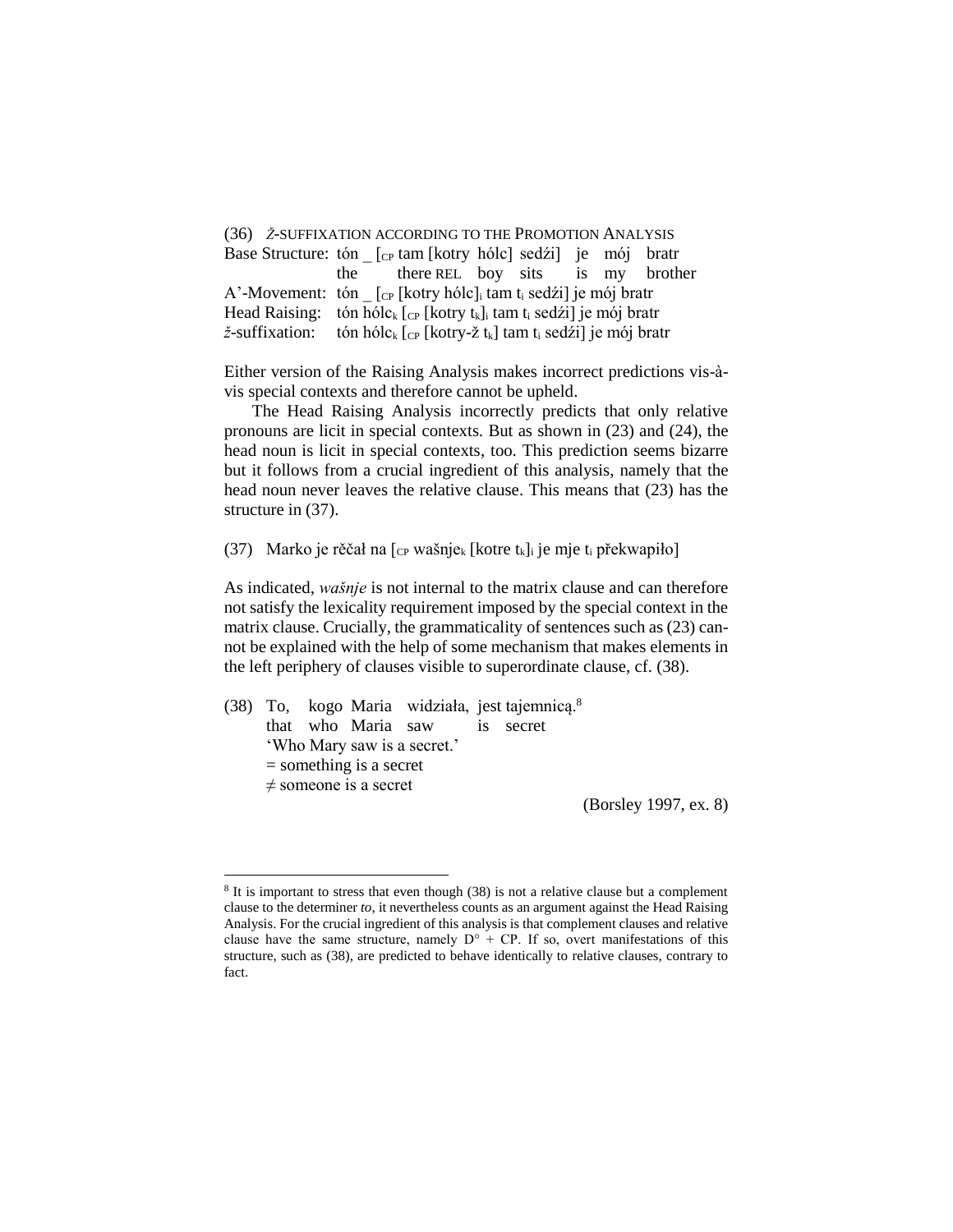As indicated in (38), the element *kogo* sitting in the left periphery of a subordinate clause is not visible in the superordinate clause. If it were, the interpretation that someone is a secret should be available, contrary to fact. The Promotion Analysis incorrectly predicts that the head noun and the relative pronoun should not be licit simultaneously in special contexts. As this seems slightly counterintuitive, let me explain. Consider the simplified structure in (39) for the crucial example (24).

(39) rěčał na wašnje<sub>k</sub>  $[_{CP}$  [na kotre t<sub>k</sub>] je t<sub>i</sub> rěčał] ↑ ↑

A B

According to the promotion Analysis, a lexical NP occupies the position of the head noun  $(=A)$  and the position of the relative pronoun before movement (=B). Therefore, the Promotion Analysis seems to be able to account for the observation that both the head noun and the relative pronoun are compatible with special contexts. But this account is flawed because it ignores a crucial feature of the derivation in (39), namely that the relevant lexical NP occupies both positions *at distinct stages of the derivation*. This is of importance because special contexts are a variety of selectional restrictions. Selectional restrictions in turn are a property of some designated stage in a derivation. More specifically, selectional restrictions are either satisfied before movement or after movement. Given the Promotion Analysis, the lexical NP moves from the position of the relative pronoun  $(=B)$  to that of the head noun  $(=A)$ . Therefore, either the pre- or the post-movement structure counts for selectional restrictions<sup>9</sup>. Consequently, either the lexical NP in A is visible for selectional restrictions, or the one in B, but not in both. The Matching Analysis faces no such problem because the lexical NP defining the head noun is basegenerated in both positions and therefore visible in both positions. Importantly, the problem for the Promotion Analysis remains even if the copy theory of movement is adopted. The structure for (39) incorporating the copy theory is shown in (40) (deleted copies are set in gray).

 $\overline{\phantom{a}}$ 

<sup>9</sup> This argument is unaffected by the precise post-movement position. If reconstruction of the head noun is assumed, then pre- and post-movement position coincide. Nevertheless, only one of them will be available for the satisfaction of selectional restrictions, even if this is trivially B under this scenario, as pre- and post-movement position are identical.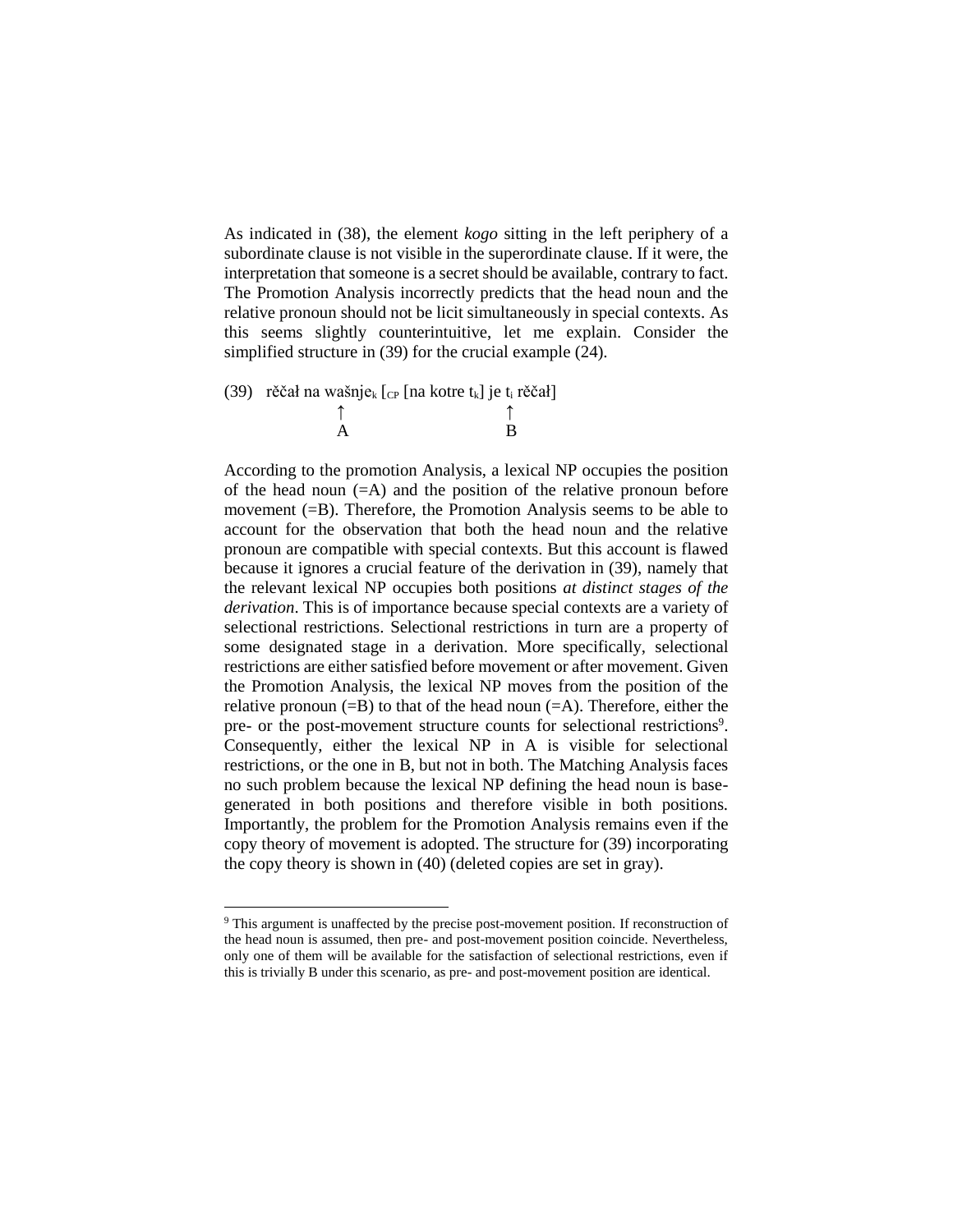(40) rěčał na wašnje [cp [na kotre wašnje] je [na kotre wašnje] rěčał] ↑ ↑ A B

The reason that this modification is of no help is that having multiple copies available doesn't entail that all of them are visible. Consider in this respect the argument from Chomsky (1993) illustrating the advantage of the copy theory of movement. As Chomsky (1993: 38) observes, the sentence in (41a) has the structure in (41b), that is, one containing two copies instead of a moved element and a trace connected to it (deletion of copies at PF will be ignored here).

- (41) a. John wonders which picture of himself Bill saw.
	- b. John wonders [which picture of himself] Bill saw [which picture of himself]

Importantly, despite the presence of two copies only one of them is visible, that is, only one copy is interpreted at LF. If the topmost copy is interpreted at LF, then *John* will bind *himself*, cf. (42a). If the lower copy is interpreted at LF, then *Bill* acts as a binder for the anaphor, cf. (42b).

(42) a. John wonders [which x, x picture of himself] Bill saw x b. John wonders [which x] Bill saw [x picture of himself]

Crucially, it is impossible for both copies to be visible, that is, to be interpreted at LF. For then the two NPs *John* and *Bill* should be able to simultaneously bind *himself*; but such a reading is impossible for (41a). Returning to the discussion surrounding (40), it should have become clear that the presence of two copies of *wašnje* is of no help for an explanation of the fact that *wašnje* can be interpreted both in the relative clause and in the matrix clause. The reason is that also in this structure, only one copy is available to satisfy the sectional restriction. If selectional restrictions are a property of pre-movement structure, then only the lower copy of *wašnje* is visible for selectional restrictions. If selectional restrictions are a property of post-movement structures, then only the topmost copy of *wašnje* is visible<sup>10</sup>. But the option that both copies are visible is as much excluded as interpreting both copies of the moved wh-phrase in (41b).

 $\overline{\phantom{a}}$ 

<sup>&</sup>lt;sup>10</sup> If reconstruction is assumed, then again only the lower copy is visible; cf. fn. 9.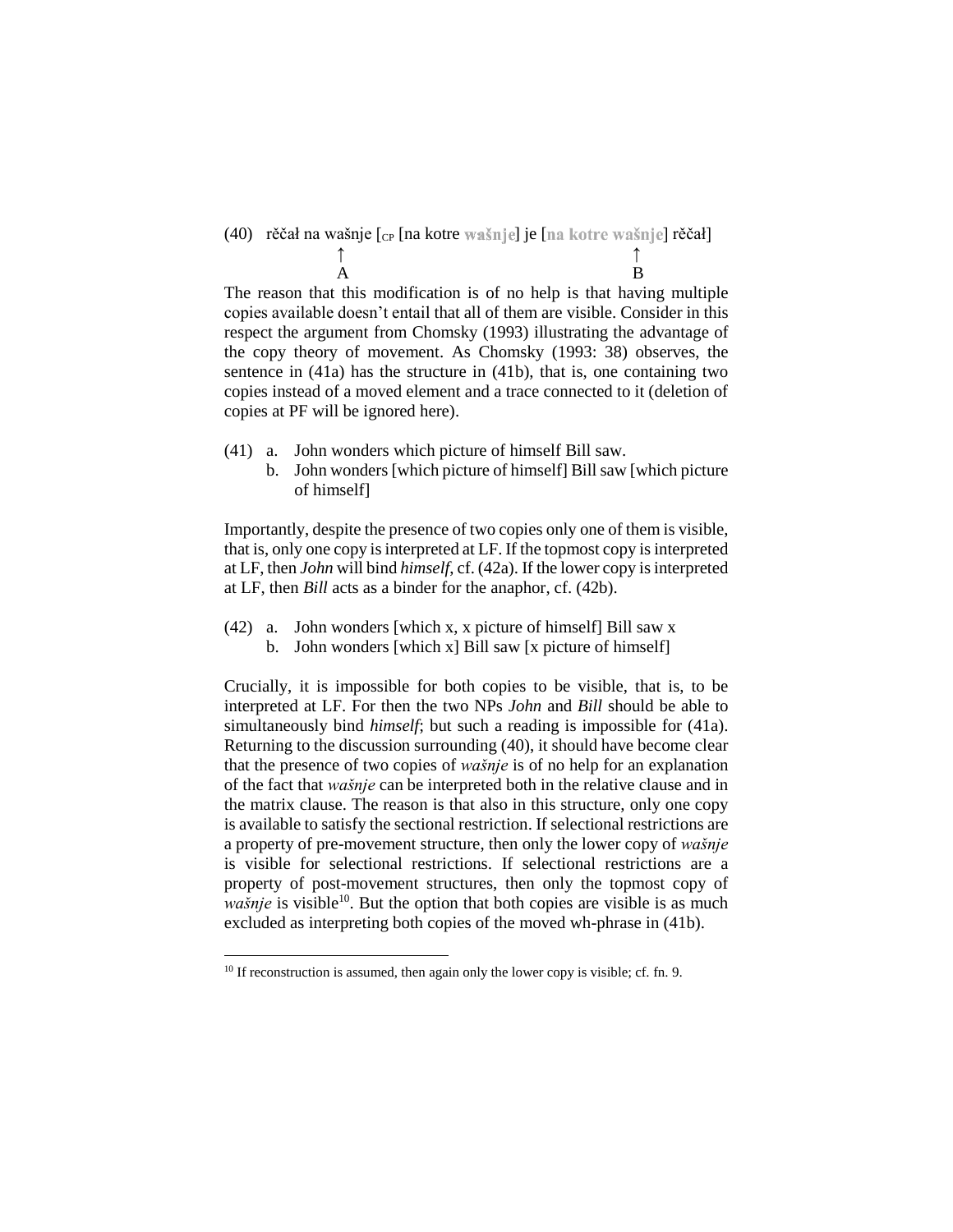#### *4.5 Summary*

To summarize this section, I have argued that only the Matching Analysis captures the distributional properties of head nouns and relative pronouns vis-à-vis special contexts. On the basis of this demonstration, I conclude that *ž*-suffixation, which so far has not received a satisfactory analysis, is the result of the ellipsis of the head noun inside the relative clause.

### **5 Consequences of the New Analysis of** *ž***-Suffixation**

#### *5.1 Benefits*

 $\overline{\phantom{a}}$ 

The first benefit of the analysis of *ž*-suffixation relying on the Matching Analysis is that it faces no problems with the position of *ž* internal to an NP, cf. (14), repeated here as (43).

(43) To je ta žona, [NP čejuž knihu] sym ja čitał. that is the woman whose book am I read. 'That is the woman whose book I read.'

This ceases to be a problem because the instance of the head noun originates next to the possessive determiner *čeju*, so that consequently *ž* will be attached to *čeju* and not to the NP pied-piped by *čeju*, cf. (44).

(44) to je ta žona  $\lceil_{NP} \lceil_{POS^{\circ}}$  čeju]] <del>žony</del>] knihu] sym ja čitał

Incidentally, the case mismatch between the nominative marked form *žona* and the genitive marked form *žony* does not preclude ellipsis as ellipsis is known to be insensitive to case specifications (Citko 2001).

The second benefit of the analysis relying on the Matching Analysis is that it does not predict *ž* to appear in all embedded clauses, because not all embedded clauses are relative clauses.<sup>11</sup> Therefore, no stipulative change from *zo* to *ž* is needed, let alone the stipulative restriction that it

 $11$  I should note here that I am in fact quite sympathetic to the idea that all subordinate clauses are in fact relative clauses (cf. Arsenijević 2009, Caponigro & Polinsky 2011). Under this view, across the board *ž*-suffixation is nevertheless unexpected because subordinate clause and relative clauses proper still differ in many respects, for example with respect to the base positions of the shared head noun. It will then be these differences that *ž*-suffixation is sensitive to.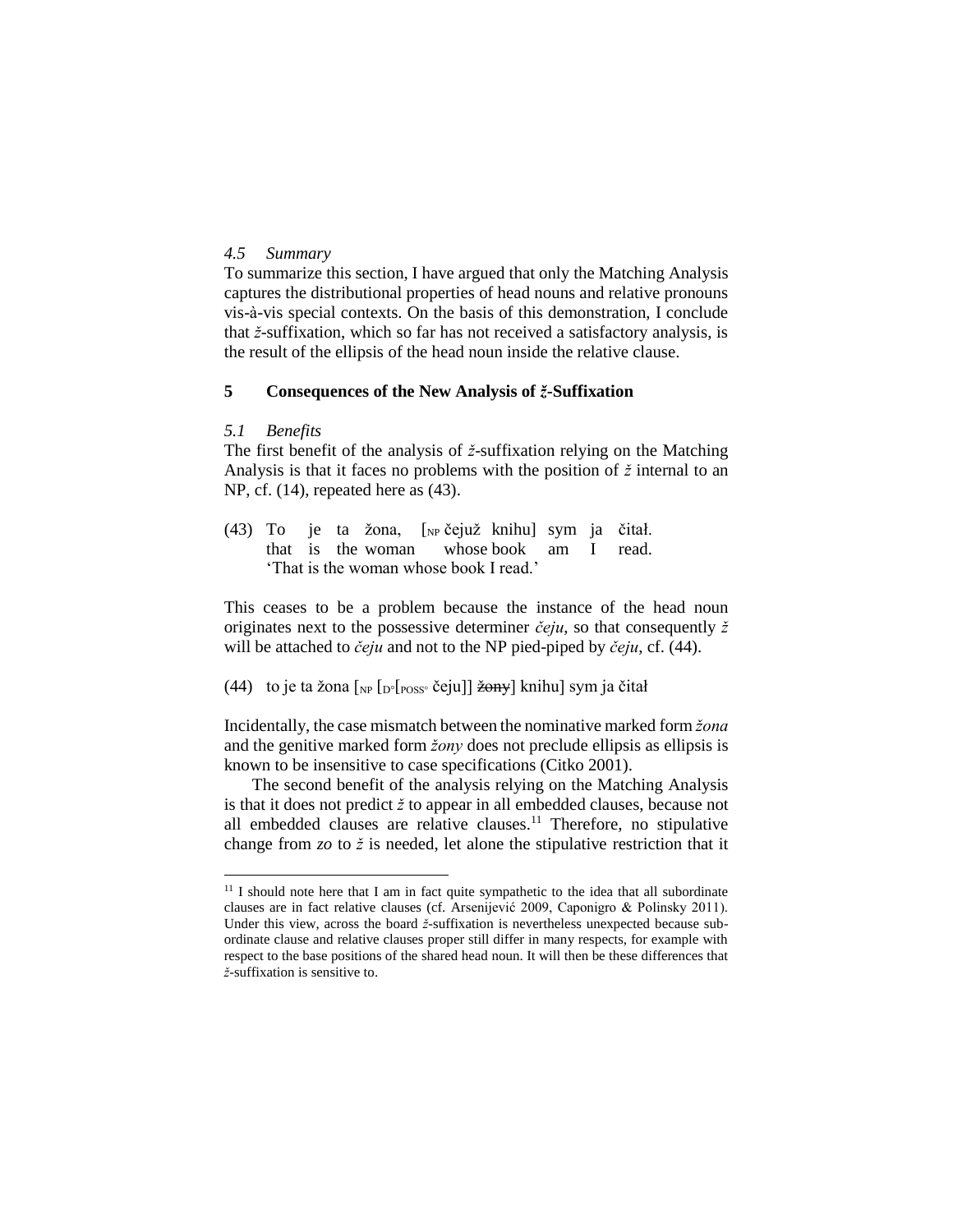applies only in relative clauses, but not in embedded clause or indirect questions.

## *5.2 Problems*

 $\overline{\phantom{a}}$ 

The new analysis of *ž*-suffixation seems to inherit all the problems of the analysis treating *ž* as a derivational suffix. But as I attempt to show in this part, these problems are only apparent.

The first problem is that *ki* is not a determiner, as predicted by the new analysis relying on the Matching Analysis, cf. (45).

(45) a. Tón hólc, kiž tam sedźi, je mój bratr.  $=$  Tón hólc, [ki h<del>óle</del>] tam sedźi, je mój bratr. b.\* ki hólc

The suggestion I want to make is that *ki* is a determiner after all, but one that puts two specific restrictions on its syntactic environment. First, it requires its nominal complement to be elided; and second, it is restricted to relative clauses<sup>12</sup>. Although both requirements seem dubious, they are attested in other languages as well. The first requirement, Sorbian shares with the German indefinite determiner *welch-*. This determiner can be used as an indefinite only when its nominal complement is elided, cf. (46).

(46) Wir brauchen Milch; haben Sie hier welche (\*Milch)? we need milk have you here which milk 'We need milk; do you have any?'

The second requirement, Sorbian shares with Greek, which possesses specialized determiners for interrogative (Q), relative (REL), and free relative (FR) uses, cf. (47a–c), respectively.

(47) a. Ποιος έρχεται; who.Q comes 'Who is coming?' b. Ο άντρας ο οποίος έρχεται θα πάρει ένα δώρο. the man who.REL comes FUT take a present 'The man who is coming will get a present.'

<sup>&</sup>lt;sup>12</sup> If Matching Analysis is universally valid, the first requirement follows from the second.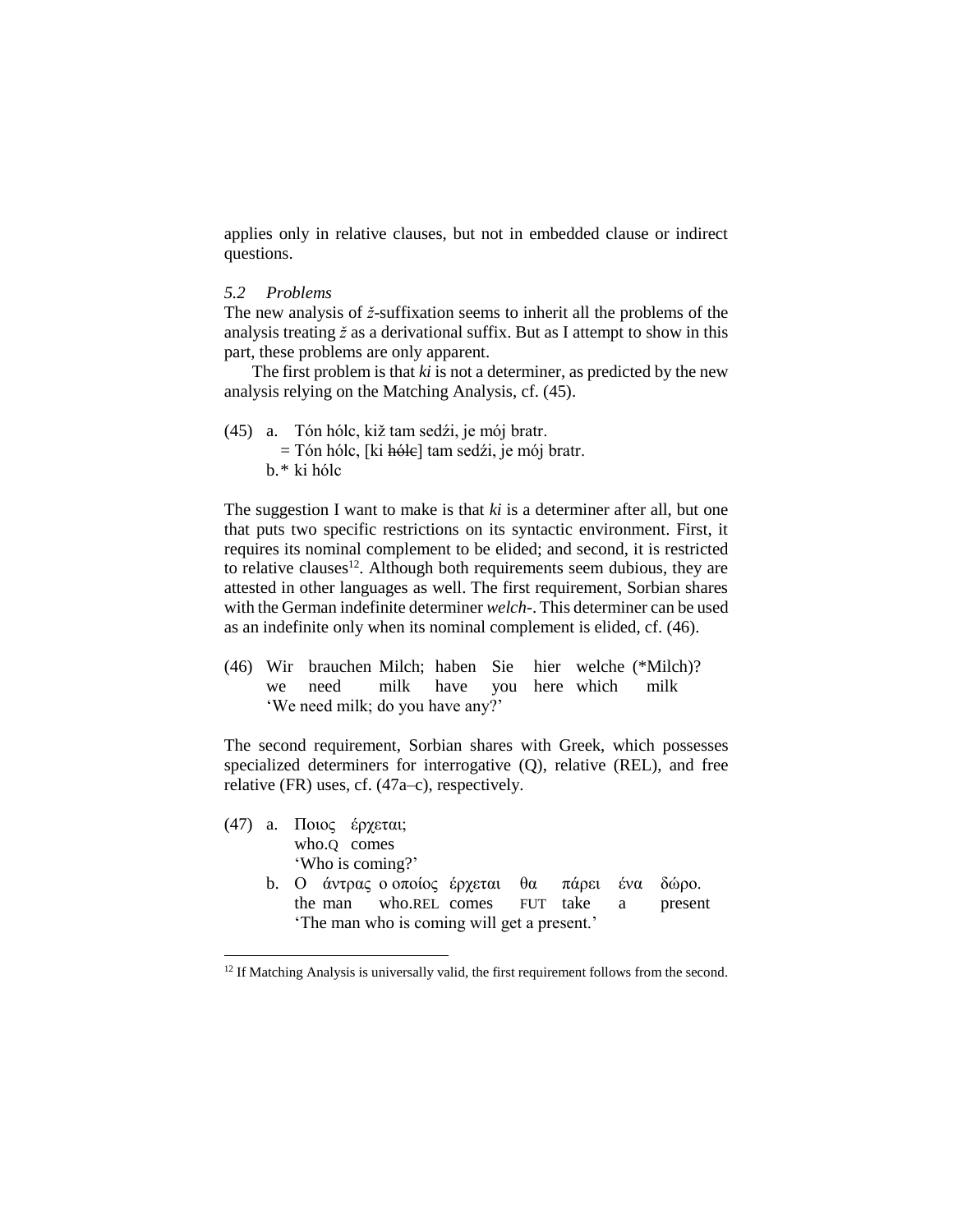c. Όποιος έρθει πρώτος θα πάρει ένα δώρο. who.FR comes first FUT take a present 'Ηe who/whoever comes first will get a present.'

So, *ki* in Upper Sorbian is similar to a combination of *ο οποίος* or *όποιος* in being restricted to very specific uses, and like *welch-* in requiring its nominal complement to be elided.

The second problem the new analysis faces is that *ž* appears on many adverbial complementizers. The suggestion I want to make is that this is not a problem at all but in fact a desired consequence of the new analysis. The appearance of *ž* on adverbial complementizers is only a problem if one wishes to treat adverbial clauses and relative clause separately. But both past and recent research on adverbial clauses (Caponigro & Polinsky 2011, Demirdache & Uribe-Etxebarria 2004, Haegeman 2010, Geis 1970) indicate that adverbial clauses are relative clauses modifying silent nouns in the matrix clause. According to this analysis, the examples in (48) have the corresponding structures in (49) (silent nouns are set in upper case).

- (48) a. Wón je domoj šoł, prjedyž dało so do dešćika. he is home gone before gave REFL to rain 'He went home before it started raining.'
	- b. Wón je domoj šoł, hdyž dało so do dešćika. he is home gone when gave REFL to rain 'He went home when it started raining.'
- (49) a. Wón je domoj šoł prjedy [TIME X  $[[\overline{\text{TIME } } X]$  dało so do dešćika]
	- $\rightarrow$  Wón je domoj šoł prjedy [TIME X [[-ž ] dało so do dešćika]
	- b. Wón je domoj šoł [TIME X [[hdy <del>TIME X</del>] dało so do dešćika.
	- $\rightarrow$  Wón je domoj šoł [TIME X [[hdy-ž ] dało so do dešćika.

Independent evidence for this analysis comes from the distribution of the concessive particle -*kuli* (Engl. '-ever'). This particle can attach to relative pronouns (cf. 50a), must not attach to interrogative pronouns (cf. 50b), but is compatible with adverbial complementizers (cf. 50c). In other words, adverbial and relative clauses form a natural class<sup>13</sup>.

l

<sup>&</sup>lt;sup>13</sup> I should stress though that this idea needs to be worked in more detail because not all adverbial complementizers combine with *ž*, cf. Fasske 1981, chapter 9.2.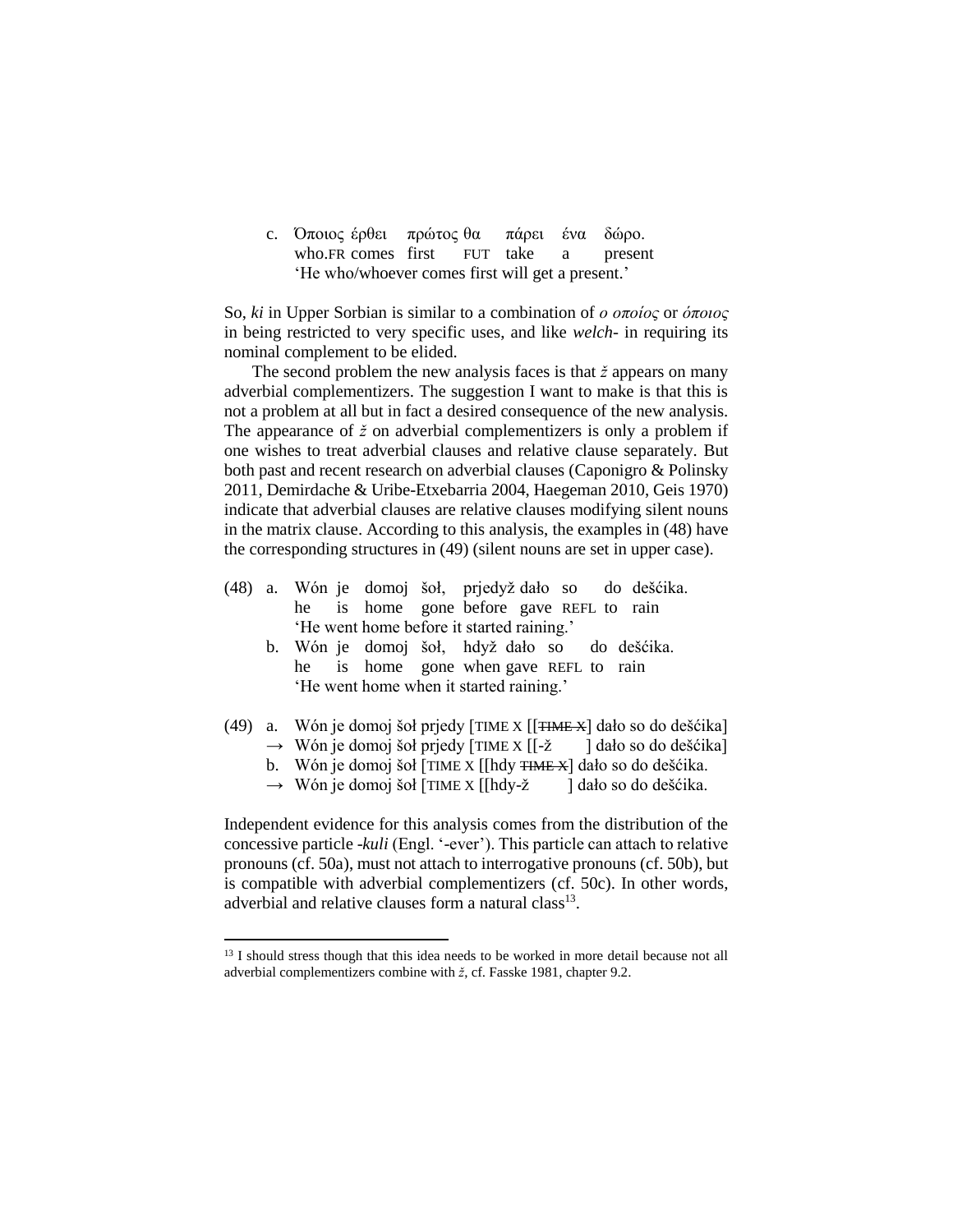|  |                                     | (50) a. Ty směš jěsć, štož(kuli) ty cejš.                                                                                  |  |
|--|-------------------------------------|----------------------------------------------------------------------------------------------------------------------------|--|
|  |                                     | you are allowed eat whatever you want                                                                                      |  |
|  | 'You can eat what (ever) you want.' |                                                                                                                            |  |
|  |                                     | $I_2 = 22$ $\ldots$ $I_4 = \frac{1}{2}$ $\frac{1}{2}$ $\frac{1}{2}$ $\frac{1}{2}$ $\frac{1}{2}$ $\ldots$ $\ldots$ $\ldots$ |  |

- b. Ja so prašam, hdyž(\*kuli) ty mje zawołaš. I REFL ask whenever you me call 'I wonder when(\*ever) you call me.'
- c. Ja přińdu, hdyž(kuli) ty mje zawołaš. I come whenever you me call 'I come when(ever) you call me.'

The third problem (raised by a reviewer) concerns the fact that ellipsis defines less strict identity requirements than movement, and that this is a problem for the Matching Analysis of relative clauses. However, it seems to me that this difference in fact supports the Matching Analysis. First, morphological identity is not required; case mismatches are fine in relative clause (cf. 44), similar to cases of nominal ellipsis (Citko 2001). Second, both types of ellipsis allow identity of sense interpretations, cf. (51).

- (51) a. John bought a hat, and Mary bought one, too.
	- b. John ordered the meal that Mary had ordered, too.

In both examples, neither the hat nor the meal are necessarily referentially identical. Lastly, wh-movement gives rise to Principle C effects in questions, but not in relative clauses, cf. (52). Whatever turns out to be the exact source of this difference, it shows that movement dependencies differ from the dependency between a head noun and a relative pronoun.

(52) a. \*Which picture of John<sub>i</sub> did he<sub>i</sub> see in the article? b.  $\sqrt{T}$  The picture of John<sub>i</sub> which he<sub>i</sub> saw in the article was flattering.

## **6 Conclusion**

Based on contexts requiring lexical NPs, I argued that relative clauses in Upper Sorbian require the Matching Analysis. I showed that this allows for a simple analysis of *ž*-suffixation as a morphological reflex of the ellipsis of the head noun inside the relative clause. I argued against alternative analyses of ž-suffixation as a reflex of A'-movement of the relative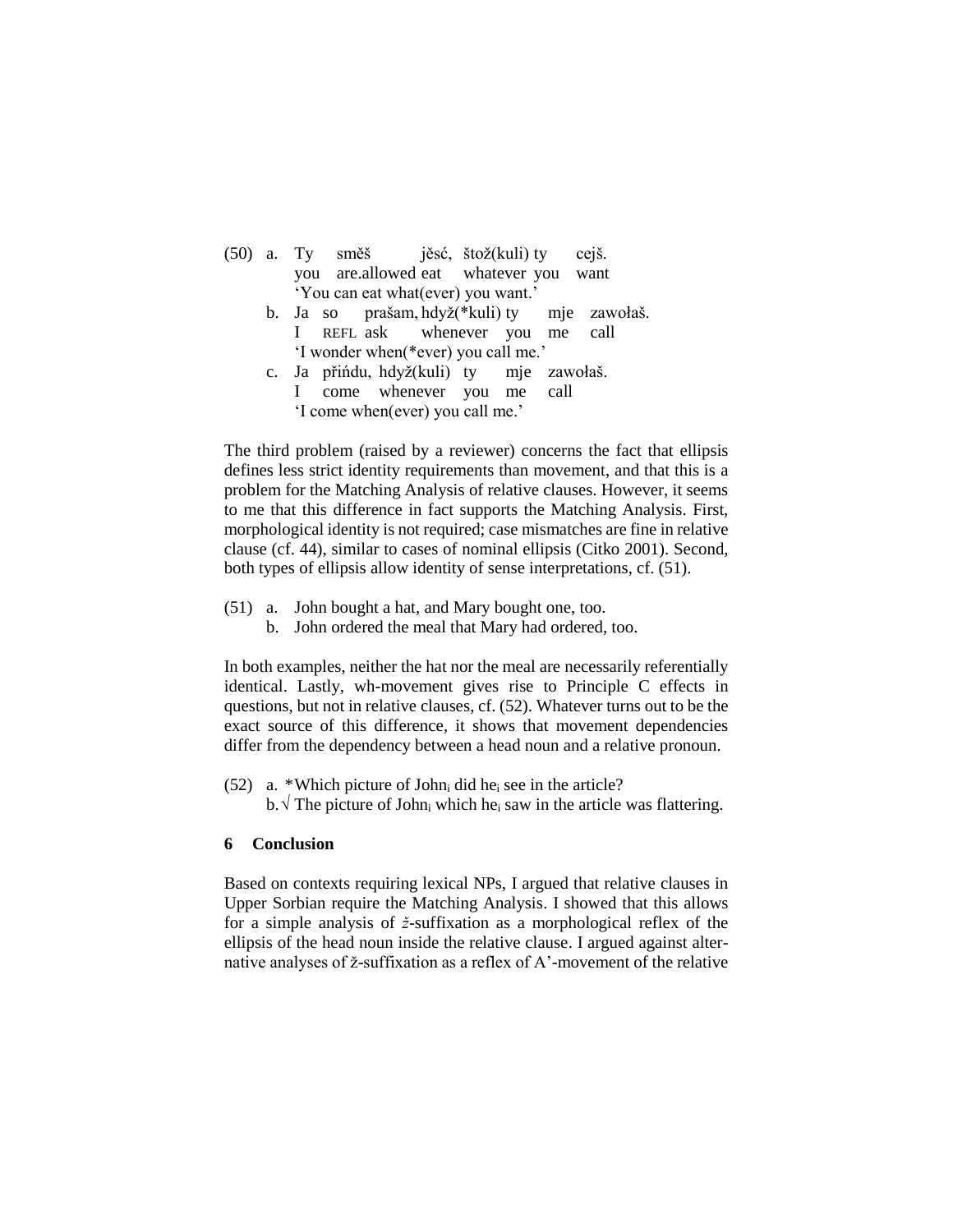pronoun or as a reflex of head raising. I finally discussed the consequences of the analysis for the syntax of determiners and adverbial clauses in Upper Sorbian. I suggested that some determiners require an elided nominal complement and that adverbial clauses are relative clauses in disguise.

### **References**

- Arsenijević, Boban. Clausal Complementation as Relativization. *Lingua* 119(1): 39–50.
- Bartels, Hauke and Spiess, Gunter. 2012. Restrictive relative clauses in the Sorbian languages. *Language Typology and Universals* 65(3): 221– 245.
- Bianchi, Valentina. 1999. *Consequences of Antisymmetry. Headed Relative Clauses*. Berlin, New York: Mouton de Gruyter.
- Borsley, Bob. 1997. Relative Clauses and the Theory of Phrase Structure. *Linguistic Inquiry* 28(4): 629–647.
- Caponigro, Ivano and Polinsky, Maria. Relative embeddings: a Circassian puzzle for the syntax/semantics interface. *Natural Language and Linguistic Theory* 29(1): 71–122.
- Chomsky, Noam. 1965. *Aspects of the Theory of Syntax*. Cambridge, Mass.: MIT Press.
- Chomsky, Noam. 1977. On WH-Movement. In *Formal Syntax*, eds. Peter Culicover, Thomas Wasow, and Adrian Akmajian, 71–132. New York: Academia Press.
- Chomsky, Noam. 1993. A Minimalist Program for Linguistic Theory. In *The View from Building 20*, eds. Kenneth Hale and Samuel Jay Keyser, 1–52. Cambridge, Mass.: MIT Press.
- Cinque, Guglielmo. 2015. *Two phenomena discriminating between "raising" and "matching" relative clauses: Extraposition and Stacking*. Talk given at the University of Frankfurt, February 10 2015.
- Citko, Barbara. 2001. Deletion under Identity in Relative Clauses. In *Proceedings of NELS 31*: 131–145.
- Demirdache, Hamida and Uribe-Etxebarria, Myriam. 2004. The Syntax of Time Adverbs. In *The Syntax of Time*, eds. Jacqueline Guéron and Jacqueline Lecarme, 143–179. Cambridge, Mass.: MIT Press.
- Fasske, Helmut. 1981. *Grammatik der obersorbischen Schriftsprache der Gegenwart*. Bautzen: Domowina Verlag.